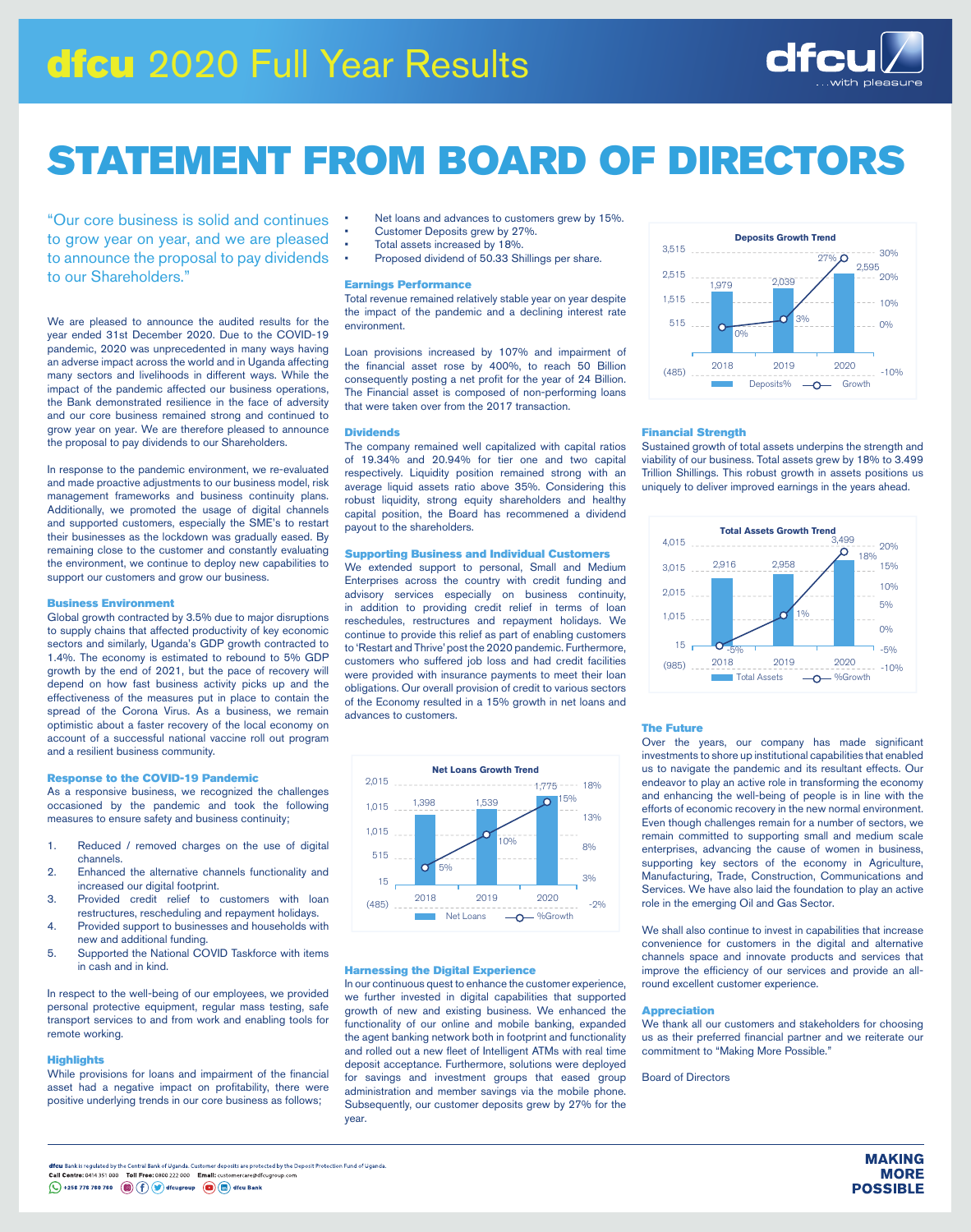# dfcu 2020 Full Year Results

# **dfculimited** with pleasure

dfcu **Group Extract of Consolidated Financial Statements for the year Ended 31 December 2020**

# REPORT OF THE INDEPENDENT AUDITOR ON THE PUBLISHED SUMMARY CONSOLIDATED FINANCIAL STATEMENTS OF **dfcu** LIMITED

# **Opinion**<br>The sum

The summary consolidated financial statements, which comprise the summary consolidated statement of financial position as at 31 December 2020, the summary consolidated statement of comprehensive income, summary consolidate Limited and its subsidiary, dfcu Bank Limited, (together "dfcu Group") for the year ended 31 December 2020.

In our opinion, the accompanying summary consolidated financial statements are consistent, in all material respects, with the audited consolidated financial statements which are prepared in accordance with International Financial Reporting Standards and the requirements of the Companies Act, 2012 of Uganda.

# mary Consolidated Financial Statements

The summary consolidated financial statements do not contain all the disclosures required<br>by International Financial Reporting Standards and the requirements of the Companies<br>Act, 2012 of Uganda. Reading the summary consol

| II. Summary Consolidated Statement of Financial<br>Position |           | <b>dfcu</b> Group |
|-------------------------------------------------------------|-----------|-------------------|
|                                                             | 2020      | 2019              |
|                                                             | Shs 'M    | Shs 'M            |
| <b>Assets</b>                                               |           |                   |
| Cash and balances with Bank of Uganda                       | 606,750   | 394,892           |
| Balances with banking instituitions                         | 195,441   | 111,116           |
| Marketable (trading) securities                             | 58,357    | 22,630            |
| Loans and advances (Net)                                    | 1,775,316 | 1,539,323         |
| <b>Investment securities</b>                                | 517,005   | 486,771           |
| <b>Equity investments</b>                                   | 9,651     | 9,763             |
| Other assets                                                | 131,149   | 189,700           |
| Deferred income tax asset                                   | 12,688    | 2,870             |
| Property and equipment                                      | 107,208   | 152,999           |
| <b>Investment property</b>                                  | 19,242    | 10,342            |
| Intangible asset                                            | 36,681    | 37,737            |
| Assets held for disposal                                    | 29,089    |                   |
| <b>Total assets</b>                                         | 3,498,577 | 2,958,143         |
|                                                             |           |                   |
| Liabilities and shareholders' equity                        |           |                   |
| <b>Customer deposits</b>                                    | 2,595,347 | 2,039,037         |
| Derivative financial instruments                            | 97        |                   |
| Balances due to banking institutions                        | 10,968    | 10,002            |
| <b>Other liabilities</b>                                    | 76,548    | 59,064            |
| Current income tax payable                                  | 1,773     | 2,783             |
| <b>Borrowed funds</b>                                       | 181,852   | 237,999           |
| Subordinated debt                                           | 36,560    | 36,560            |
| Provisions                                                  | 2,520     | 2,919             |
| <b>Total liabilities</b>                                    | 2,905,665 | 2,388,364         |
|                                                             |           |                   |
| Share capital                                               | 14,963    | 14,963            |
| Share premium                                               | 185,683   | 185,683           |
| <b>Retained earnings</b>                                    | 356,157   | 355,676           |
| Proposed dividends                                          | 37,651    |                   |
| <b>FVOCI Reserve</b>                                        | (1, 542)  | (598)             |
| <b>Reserves</b>                                             |           | 14,055            |
| <b>Total shareholders' equity</b>                           | 592,912   | 569,779           |
| <b>Total liabilities and shareholders' equity</b>           | 3,498,577 | 2,958,143         |

auditors' report thereon, therefore, is not a substitute for reading the audited consolidated financial statements and the auditors' report thereon. The summary consolidated financial statements and the audited consolidated financial statements do not reflect the effects of events that occurred subsequent to the date of our report on the audited consolidated financial statements.

The Audited Consolidated Financial Statements and our Report thereon We expressed an unmodified audit opinion on the audited consolidated financial statements in our auditors' report dated 30 March 2021. That report also includes the communication of key audit matters. Key audit matters are those matters that, in our professional judgement, were of most significance in our audit of the current period.

#### Directors' Responsibility for the Summary Consolidated Financial **Statements**

The directors are responsible for the preparation of the summary consolidated financial<br>statements which are consistent with the audited consolidated financial statements<br>prepared in accordance with International Financial requirements of the Companies Act, 2012 of Uganda.

| III. Summary Consolidated Statement of<br>Comprehensive Income |            | dfcu Group |
|----------------------------------------------------------------|------------|------------|
|                                                                | 2020       | 2019       |
|                                                                | Shs 'M     | Shs 'M     |
| <b>Income</b>                                                  |            |            |
| Interest on deposits and placements                            | 21,461     | 6,886      |
| Interest on loans and advances                                 | 262,845    | 251,492    |
| Interest on government and other securities                    | 59,516     | 66,931     |
| Foreign exchange income                                        | 19,300     | 14,669     |
| Fee and commission income                                      | 50,773     | 65,449     |
| Net income from other financial instruments<br>at FVTPL        | 486        | 9,644      |
| Other income                                                   | 297        | 1,739      |
| <b>Total income</b>                                            | 414,678    | 416,810    |
|                                                                |            |            |
|                                                                |            |            |
| <b>Expenditure</b>                                             |            |            |
| Interest expense on deposits                                   | (89, 579)  | (76,006)   |
| Interest expense on borrowings                                 | (14, 437)  | (21, 805)  |
| Interest expense on financial lease liability                  | (6, 418)   | (7, 404)   |
| Impairment losses on financial instruments                     | (30, 632)  | (14, 774)  |
| Fair value losses on other financial instruments               | (50, 488)  | (10, 105)  |
| <b>Operating expenses</b>                                      | (191, 639) | (185, 750) |
| <b>Total expenditure</b>                                       | (383, 193) | (315, 844) |
| <b>Profit before income tax</b>                                | 31,485     | 100,966    |
| Income tax expense                                             | (7, 408)   | (27, 564)  |
| <b>Profit after tax</b>                                        | 24,077     | 73,402     |
|                                                                |            |            |
| Other comprehensive income                                     | (944)      | (465)      |
|                                                                |            |            |
| <b>Total comprehensive income</b>                              | 23,133     | 72,937     |
|                                                                |            |            |
| <b>Earnings per share</b>                                      | 32.18      | 98.11      |

# Auditors' Responsibility

Our responsibility is to express an opinion on whether the summary financial statements<br>are consistent, in all material respects, with the audited consolidated financial statements<br>based on our procedures, which were condu Financial Statements

Ernst & Young Certified Public Accountants Ernst & Young House Plot 18 Clement Hill Road Shimoni Office Village 8 Clement I III<br>oni Office Village<br>Box 7215, Kampala, Uganda Date: 30 March 2021

| IV. Summary Consolidated Statement of<br><b>Cash Flows</b>                                                 |            | dfcu Group |
|------------------------------------------------------------------------------------------------------------|------------|------------|
|                                                                                                            | 2020       | 2019       |
|                                                                                                            | Shs 'M     | Shs 'M     |
|                                                                                                            |            |            |
| <b>Cash flow from operation activities</b>                                                                 |            |            |
| Interest receipts                                                                                          | 324,654    | 325,309    |
| Interest payments                                                                                          | (107, 257) | (97, 811)  |
| Net fee and commission receipts                                                                            | 50,773     | 65,449     |
| Net income from other financial instruments<br>at FVTPL                                                    | 486        | 9,644      |
| Net trading and other income received                                                                      | 18,995     | 16,408     |
| Recoveries on loans previously written off                                                                 | 2,804      | 1,081      |
| Interest paid on the lease liability                                                                       | (986)      | (3,292)    |
| Cash payments to employees and suppliers                                                                   | (120, 605) | (208, 533) |
| Income tax paid                                                                                            | (17, 977)  | (25, 242)  |
|                                                                                                            |            |            |
| <b>Cash flow from operating activities</b><br>before changes in operating assets and<br><b>liabilities</b> | 150,887    | 83,013     |
| Changes in operating assets and liabilities                                                                | 218,014    | 22,829     |
|                                                                                                            |            |            |
| Net cash flow from operating activities                                                                    | 368,901    | 105,842    |
|                                                                                                            |            |            |
| Net cash used in investing activities                                                                      | (33, 305)  | (23, 499)  |
|                                                                                                            |            |            |
| Net cash (used in) / from financing<br>activities                                                          | (85,981)   | (127, 282) |
|                                                                                                            |            |            |
| Net (decrease) / increase in cash and<br>cash equivalents                                                  | 249,615    | (44, 939)  |
|                                                                                                            |            |            |
| Cash and cash equivalents at 1 January                                                                     | 347,708    | 392,647    |
| Unrealised gain on cash and cash<br>equivalents                                                            | 518        |            |
|                                                                                                            |            |            |
| Cash and cash equivalents at 31<br><b>December</b>                                                         | 597,841    | 347,708    |

#### V. Summary Consolidated Statement of Changes in Equity

| v. Summary Consolidated Statement of Changes in Equity |                      |                      |                               |                              |                      |                           |                          |              |
|--------------------------------------------------------|----------------------|----------------------|-------------------------------|------------------------------|----------------------|---------------------------|--------------------------|--------------|
|                                                        | <b>Share Capital</b> | <b>Share premium</b> | <b>Distributable Reserves</b> | Non - distributable reserves | <b>FVOCI Reserve</b> | <b>Regulatory reserve</b> | <b>Proposed dividend</b> | <b>Total</b> |
|                                                        | Shs 'M               | Shs ' M              | Shs ' M                       | Shs ' M                      | Shs 'M               | Shs ' M                   | Shs ' M                  | Shs 'M       |
| At 31 December 2019                                    | 14,963               | 185,683              | 343,563                       | 12,113                       | (598)                | 14,055                    | ۰                        | 569,779      |
| Profit for the year                                    | $\sim$               | ۰                    | 24,077                        | $\sim$                       |                      | ٠                         | ٠                        | 24,077       |
| Transfers from regulatory reserve                      | $\sim$               | ۰                    | 14,055                        | $\sim$                       |                      | (14,055)                  |                          | ÷            |
| <b>FVOCI Revaluation</b>                               |                      | ۰                    | $\sim$                        | $\sim$                       | (978)                | $\sim$                    | ٠                        | (978)        |
| Loss allowance FV OCI                                  | $\sim$               | ٠                    | $\sim$                        | $\sim$                       | 34                   | ٠                         | ٠                        | 34           |
| <b>Dividend Paid</b>                                   | $\sim$               | ۰                    | $\sim$                        | $\sim$                       |                      | ٠                         |                          | ٠            |
| Dividend proposed                                      | $\sim$               | ۰                    | (37,651)                      | $\sim$                       |                      | $\sim$                    | 37,651                   | ÷            |
| Transfer from other reserves                           | $\sim$               | ۰                    | 12,113                        | (12, 113)                    |                      | ٠                         | ٠                        | ٠            |
| At 31 December 2020                                    | 14,963               | 185,683              | 356,157                       | $\sim$                       | (1, 542)             | ٠                         | 37,651                   | 592,912      |

#### V. Message from the Directors

The consolidated financial statements were approved by the Board of Directors on 29 March 2021. The Board is proposing a dividend of Shs 50.33 per share less withholding tax where applicable (2019: Nil). Shareholders are advised to note that book closure and dividend payment date details shall be availed in a later communication.



Howh

**Elly Karuhanga** dfcu Limited